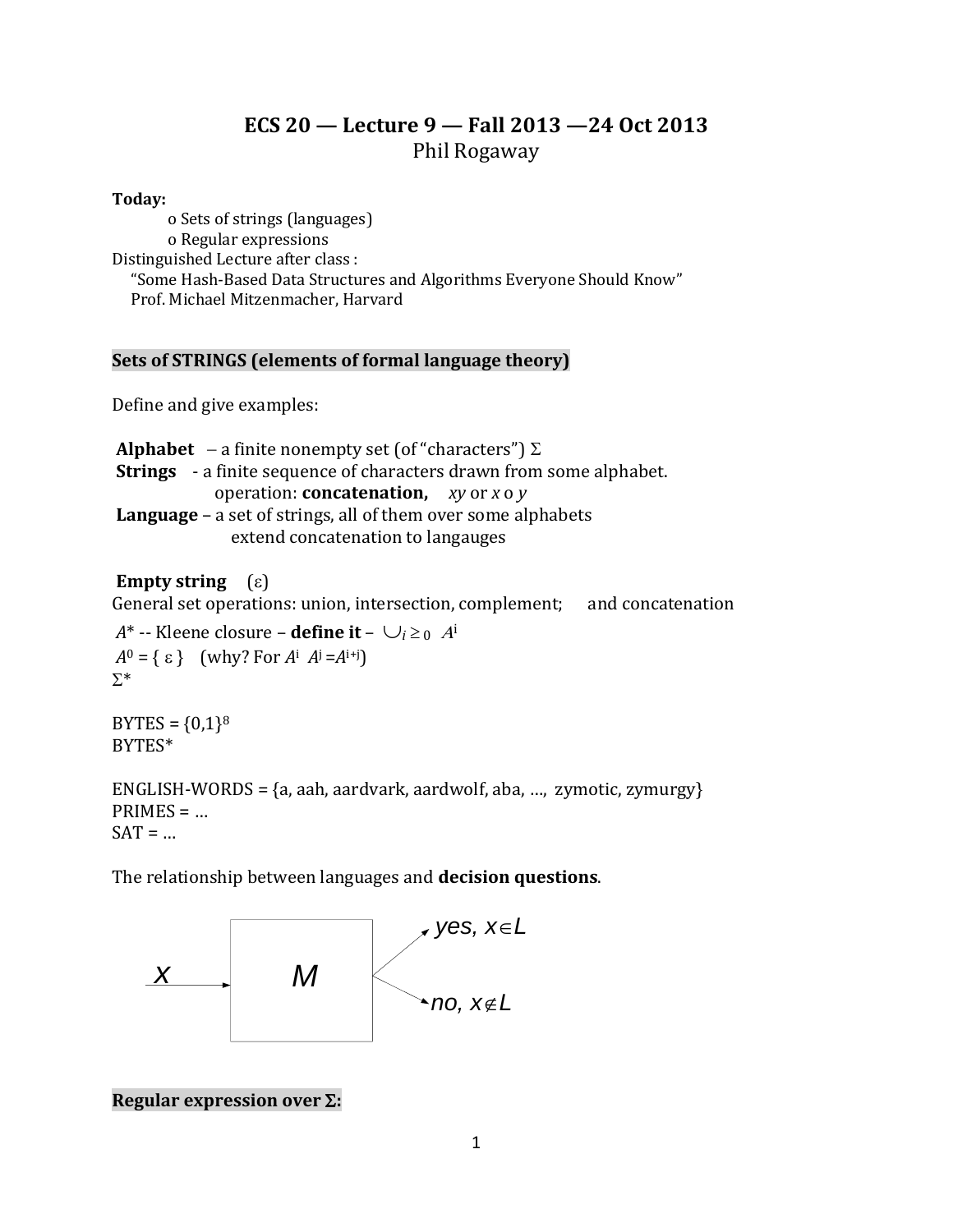- 1) *a* is a regular expression, for every  $a \in \Sigma$ . Also, symbols  $\varepsilon$  and  $\emptyset$  are regular expressions.
- 2) I f $\alpha$  and  $\beta$  are regular expressions, then so are  $(\alpha \circ \beta)$ ,  $(\alpha \cup \beta)$ ,  $(\alpha^*)$

We routinely omit parenthesis, understanding it as a shorthand, with  $*$  binding most tightly, then concatenation, then union.

Example: a number (0∪1∪2∪3∪4∪5∪6∪7∪8∪9) (0∪1∪2∪3∪4∪5∪6∪7∪8∪9)\*

#### A real number in decimal notation

 $(0\cup1\cup2\cup3\cup4\cup5\cup6\cup7\cup8\cup9)(0\cup1\cup2\cup3\cup4\cup5\cup6\cup7\cup8\cup9)*$ .  $(0\cup1\cup2\cup3\cup4\cup5\cup6\cup7\cup8\cup9)*$ .

An even number in binary  $(0 \cup 1)0$ 

Bit strings that start and top with the same bit (having at least one bit)  $00^* \cup 11^* \cup 0(0 \cup 1)^*0 \cup 1(0 \cup 1)^*1$ 

#### The complement of that set

```
\epsilon \cup 0(0\cup1)*1\cup 1(0\cup1)*0
Exercise 1: write a regular expression for all strings over \{0,1\}that contain some '111'.
       (0u1) * \overline{1}11 (\overline{0}u1) *Exercise 2: write a regular expression for all strings over {a,b}
 whose length is divisible by 3. 
       (aub) (aub) (* )Exercise 3: write a regular expression for all strings over {a,b}
whose length is NOT divisible by 3. 
       (aub)(aub)(aub))*(aub) u
       (aub)(aub)(aub))*(aub)(aub)Exercise 4: write a regular expression for all strings over \{0,1\} that contain an even # of 0's and an even # of 1's.
Kind of hard
Exercise 5: write a regular expression for all strings over \{0,1\} that contain the same number of 0's and 1's.
CAN'T BE DONE. Why? Take ECS120!
```
#### **Relations**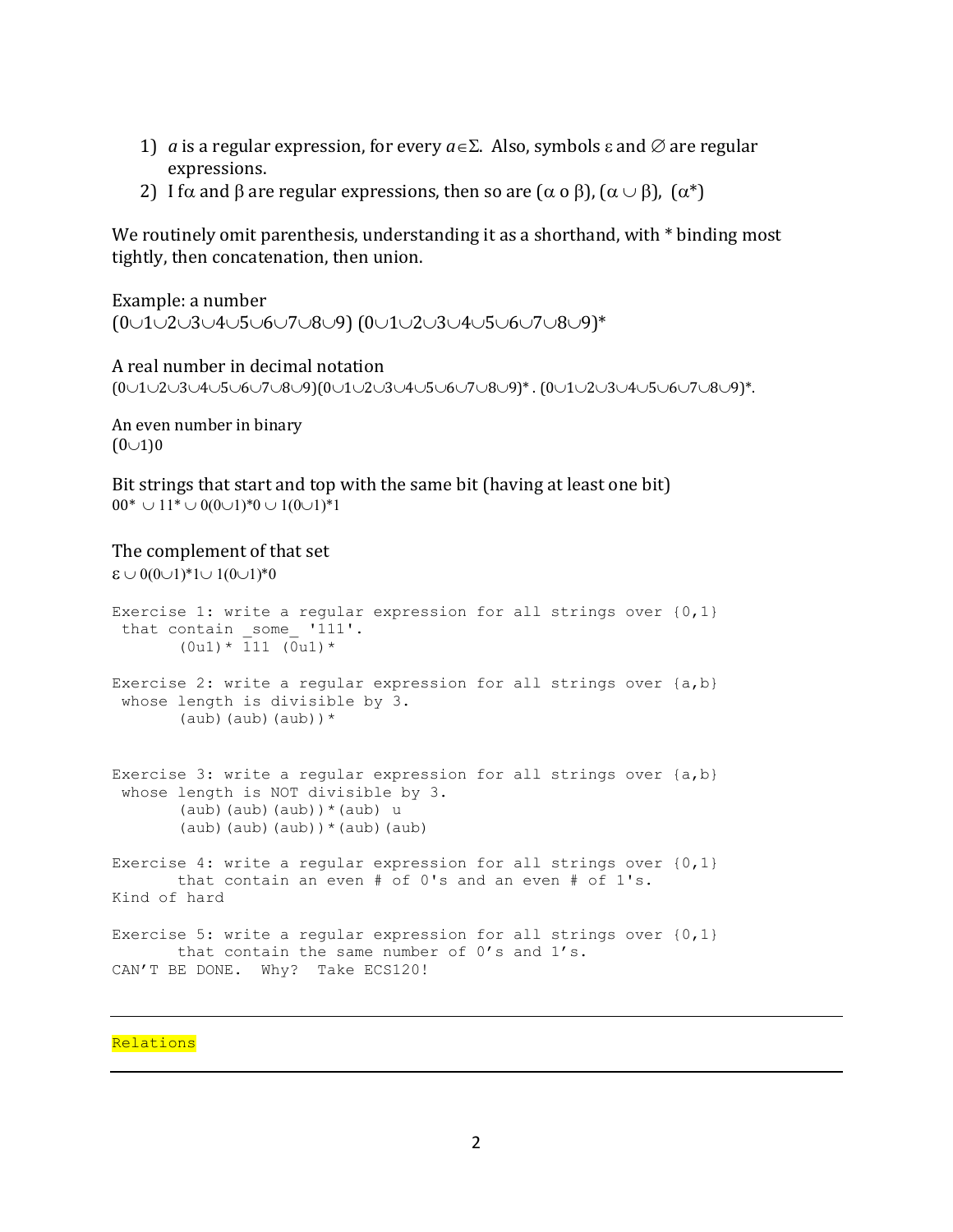(Change of topics. But do define some relations on strings, regular languages, and DFAs to tie the two topics together.) DEF: A and B sets. Then a \*relation\* R is subset of A  $\times$  B.  $R \subseteq A \times B$ Variant notation:  $x R y$  for  $(x, y) \in R$ May use a symbol like  $\sim$  or  $\lt$  for a relations  $x \sim y$  if  $(x, y) \in \sim$ Relations in arithmetic, where A and B are both natural numbers:  $\hspace{.6cm} = \hspace{.4cm} \hspace{.4cm} \hspace{.4cm} \hspace{.4cm} \hspace{.4cm} \hspace{.4cm} \hspace{.4cm} \hspace{.4cm} \hspace{.4cm} > \hspace{.4cm} \hspace{.4cm} > \hspace{.4cm} =$  | divides what about succ, +, \* **NO**: function symbols, not relations In set theory:  $\in$ what about  $\emptyset$  NO: constant symbol Relations are useful for things other than numbers and sets and the like: S = all UCD students for F13 C = all UCD classes for F13 P = all UCD professors for F13 E: enrolled relation  $\subseteq$  S x C s E c (ie,  $(s, c)$  \in E) - x is taking class y T: teaches relation CC x P c T p (ie,  $(c, p)$ ) in T) - professor p is teaching class c this term You can \***compose**\* relations what \_*should*\_ E o T mean, do you think E O T C S X P S X C C X P -> S X P s EoT p if there exists c in C such that s E c and c T p - student s is taking some course that p is teaching - p is s's teacher this term What I've just given is the general definition  $R \subseteq X \times Y$  $S \subseteq Y \times Z$  then R o S  $\subseteq X \times Z$  is  $\{(x,z): \exists y \text{ in } Y \times Ry \text{ and } ySz\}$ 

What should  $R^{-1}$  should be? formalize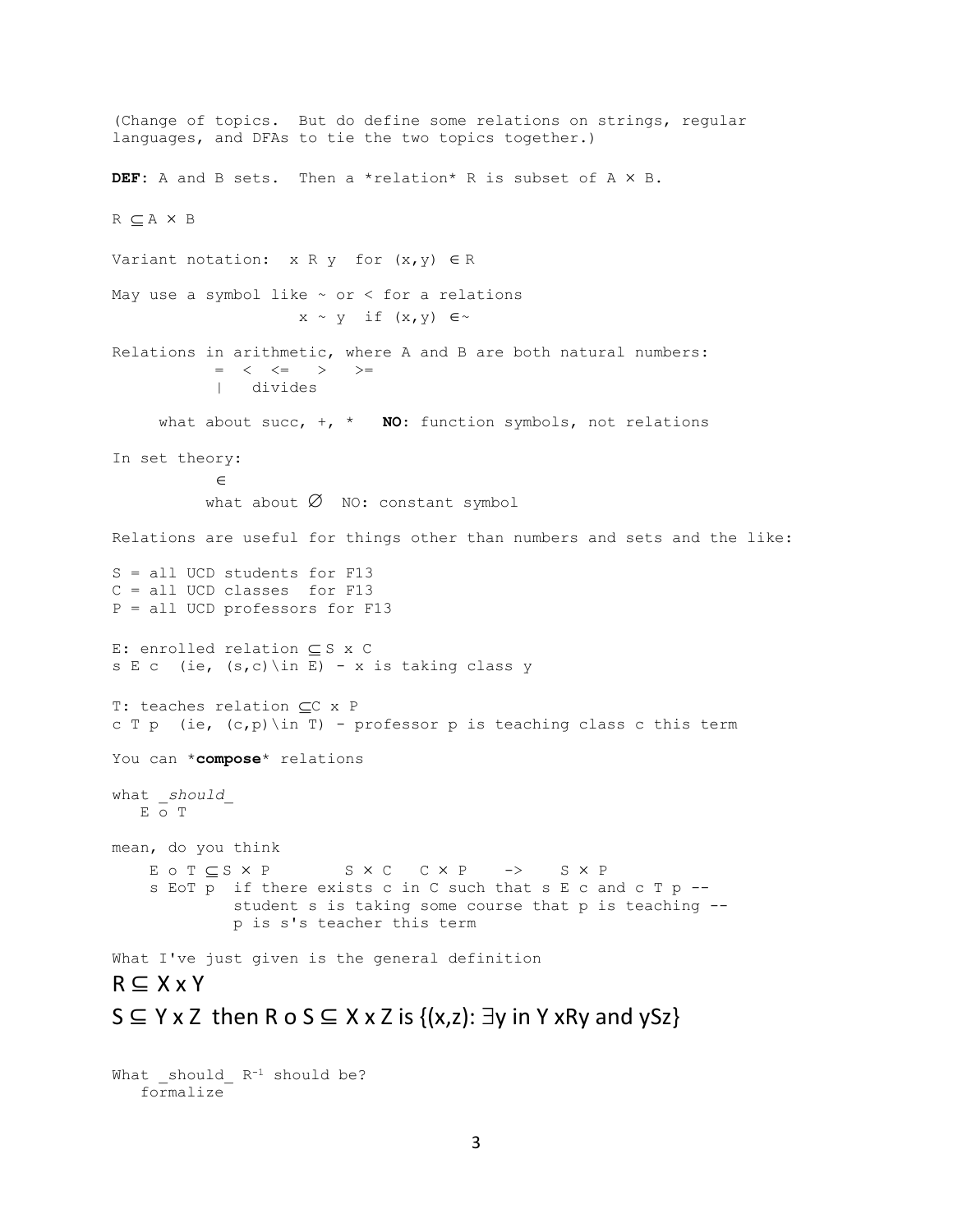```
if R \subseteq X \times Y is a relation that R^{-1} is the relation on Y \times Xwhere (y, x) R<sup>-1</sup> iff x R y.
More examples:
   Often X = Y is the *same* set
       Relations on natural numbers, real numbers, strings, etc.
     X = set of strings 
    x \leq y "is a substring of y"
    \alpha and \beta are regular expressions.
    \alpha \sim \beta if L(\alpha) = L(\beta)T/F: (0u1)^*(0u1)^* ~ (00 u 01 u 10 u 11)^* TRUE
       e \sim e<sup>*</sup> TRUE
       0(0u1)0 ~ 1(0u1)1 FALSE
```
Relations, continued. Let R be a relation on  $A \times A$ We say that R is

**Reflexive:** if x R x for all x **Symmetric:** if  $x R y \rightarrow y R x$  for all x,y **Transitive:** if  $x R y$  and  $y R z \rightarrow x R z$  for all  $x, y, z$ 

If R has all three properties, R is said to be an **equivalence relation**

|                                                                                                         | Reflexive | Symmetric | Transitive | comments                |
|---------------------------------------------------------------------------------------------------------|-----------|-----------|------------|-------------------------|
| = on Integers<br>(or anything else)                                                                     | Yes       | Yes       | Yes        |                         |
| $\leq$ , integers                                                                                       | Yes       | No        | Yes        | antisymmetric           |
| $\subseteq$ , sets                                                                                      | Yes       | No        | Yes        | antisymmetric           |
| x E y if x and y are<br>reqular expressions and<br>the regular<br>$L(x) = L(y)$                         | Yes       | Yes       | Yes        | blocks are<br>languages |
| x S y if x is a substring Yes<br>of y                                                                   |           | No.       | Yes        |                         |
| x R y where x and y are<br>strings and M is a some<br>DFA and you go to the<br>same state on processing | Yes       | Yes       | Yes        |                         |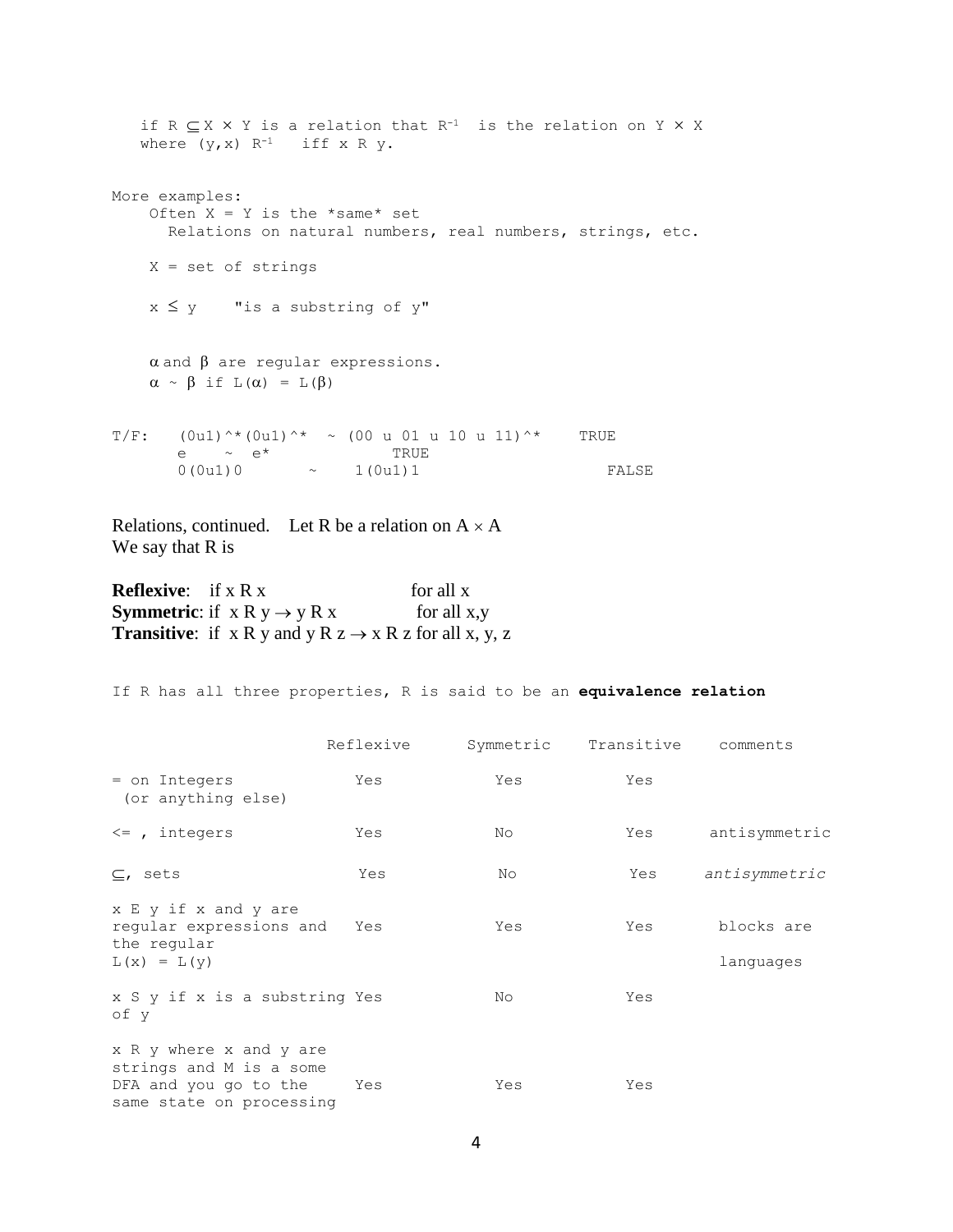| x and y                                      |     |     |     |             |
|----------------------------------------------|-----|-----|-----|-------------|
| $x \mid y$ if $3 \mid x-y$<br>prove this one | Yes | Yes | Yes | Carefully   |
|                                              |     |     |     | and write   |
| out its blocks.                              |     |     |     | Define when |
| $n \mid m$                                   |     |     |     |             |

We only got to here - and then I jumped ahead to defining functions. We'll take up equivalence classes and quotients next time, as well as properties of functions, like injectivity and surjectivity.

```
------------
4. Functions 
------------
Definition: A function f is a relation on A x B such that
              there is one and only one pair a R b for every in A.
We write b=f(a) to mean that (a,b) in f.
(Just one way to do it: we could have defined functions as the primitive
and used the function to define the relation, putting in a pair
(a,f(a)) for every a in A.)
- We call A the domain of f, Dom(f).
- We call B the *codomain* (or *target*) of f.
  Note that this does not mean the set \{b: f(a)=b \text{ for some } a \text{ in } A\}!That is a different (and important) st called the *Range* (or *image*)
   of f. Denote it f(A).
Example 1:
 Domain=\{1, 2, 3\}f(a) = a^2.
Dom(f) = {1, 2, 3}f(A) = \{1, 4, 9\}co-domain: unclear, might be \backslash N, might be \backslash R, ....
Example 2:
 Domain = students in this class
b(x) = \text{birthdays}, encoded as \{1, ..., 12\} x \{1..31\}.
b(phil) = (7, 31)b(ellen) = (4, 1)Example 3:
f: \R -> \R defined by f(x) = x^2is it a function?
 Represent it as a graph
 Two functions f and g are equal, f=g, if their domains and ranges are equal
 and f(x) = g(x) for all x in Dom(f)
Function composition
```